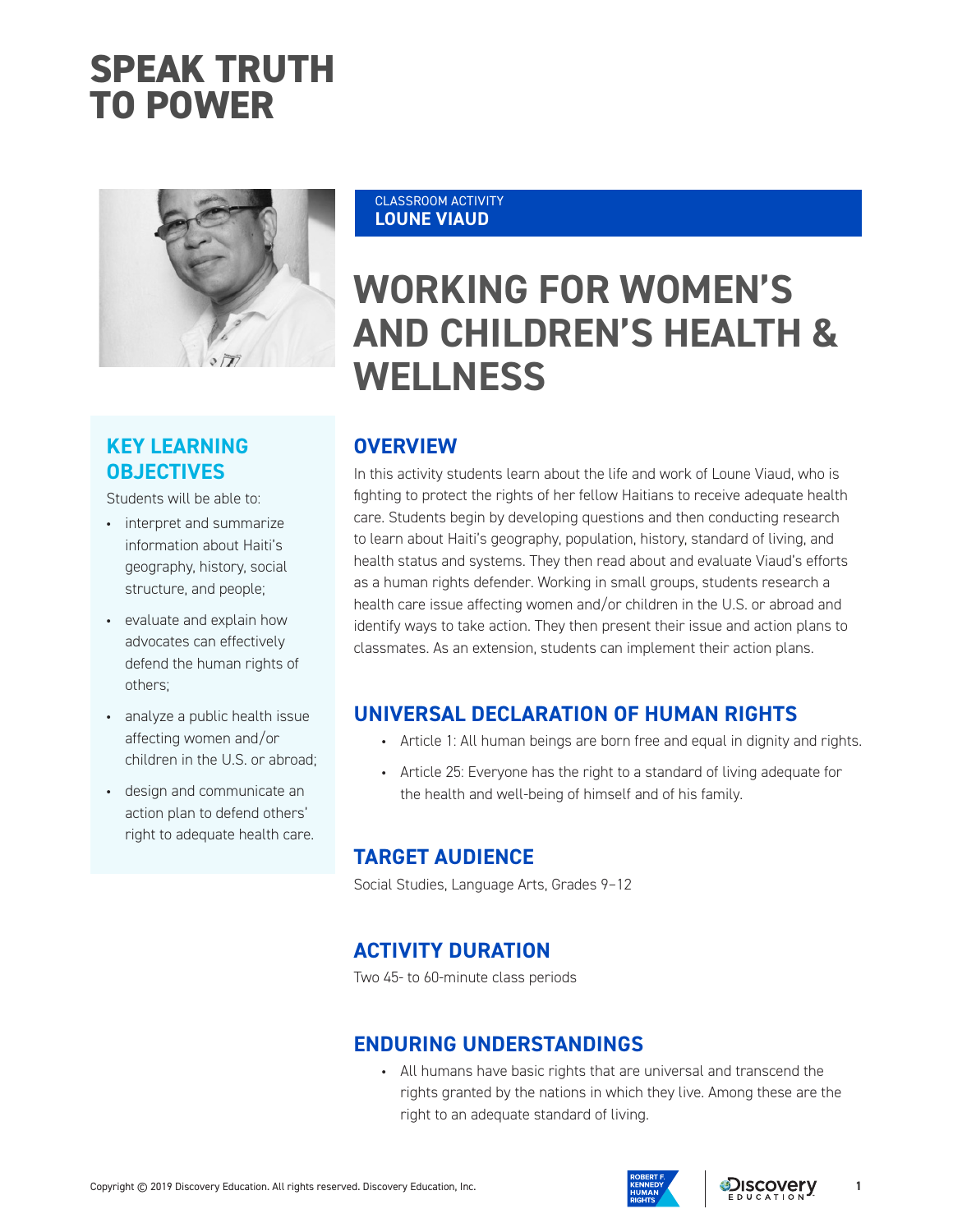- We have a collective responsibility to protect and defend the human rights of people everywhere.
- Citizens can advocate for the rights of women and children in their own country and around the globe.

## **ESSENTIAL QUESTIONS**

- What health care rights and supports should be guaranteed to all people?
- To what extent are governments obligated to protect citizens' right to an adequate standard of living?
- How can ordinary citizens advocate on behalf of the health care rights of women and children?

## **MATERIALS**

- Access to the biography of Loune Viaud available on the Interactive Map
- Haiti Inquiry Project Activity Sheet (one per student)
- Public Health Advocacy Project Activity Sheet (one per student)
- Internet and computer access

## **BACKGROUND INFORMATION/LINKS**

### **Haiti Country Facts**

The Republic of Haiti is located on the island of Hispaniola, which is east of Cuba in the Caribbean Sea. Christopher Columbus discovered the island in 1492 and named it Hispaniola. Haiti occupies the smaller western part of the island, which it shares with the Dominican Republic. It has an area of 10,714 square miles.

Haiti's population in 2019 is estimated at 11.3 million people. Over half of the Haitian population is under the age of 25 years. Hispaniola was originally inhabited by indigenous Taíno people, but this native population was exterminated as a result of foreign occupation and disease. Today, most Haitians are descended from black African slaves and mixed racial backgrounds. The rest have European and Levantine/Semitic backgrounds. Many Haitians live abroad, including roughly 8800,000 in the U.S.

Haiti's capital and largest city is Port-au-Prince, which is home to 20% of the country's population. Its official languages are French and Haitian Creole. Its official currency is the Haitian gourde.

Haiti's political history has been marked by continuous unrest. Haiti is the second oldest independent nation in the Western hemisphere, having gained its independence from France in 1804. Between 1804–1915, the country was ruled by seventy different dictators. The United States occupied Haiti from 1915–1934, despite resistance from Haitians who resented their loss of sovereignty. Between 1934–1957, Haiti had five presidents, the last of whom was François Duvalier, known as Papa Doc. Papa Doc's regime, which lasted from 1957–71, is regarded as one of the most repressive and corrupt in modern times. Duvalier used violence against his political opponents and exploited the Vodou religion to instill fear in much of the population. When Duvalier died in 1971, power passed to his son Jean-Claude, who became known as Baby Doc. Under Baby Doc, Haiti's economic and political condition continued to decline. Pope John Paul II's visit in 1983, during which he condemned the current regime, led to a rebellion. In 1986, the army forced Duvalier to resign and go into exile.

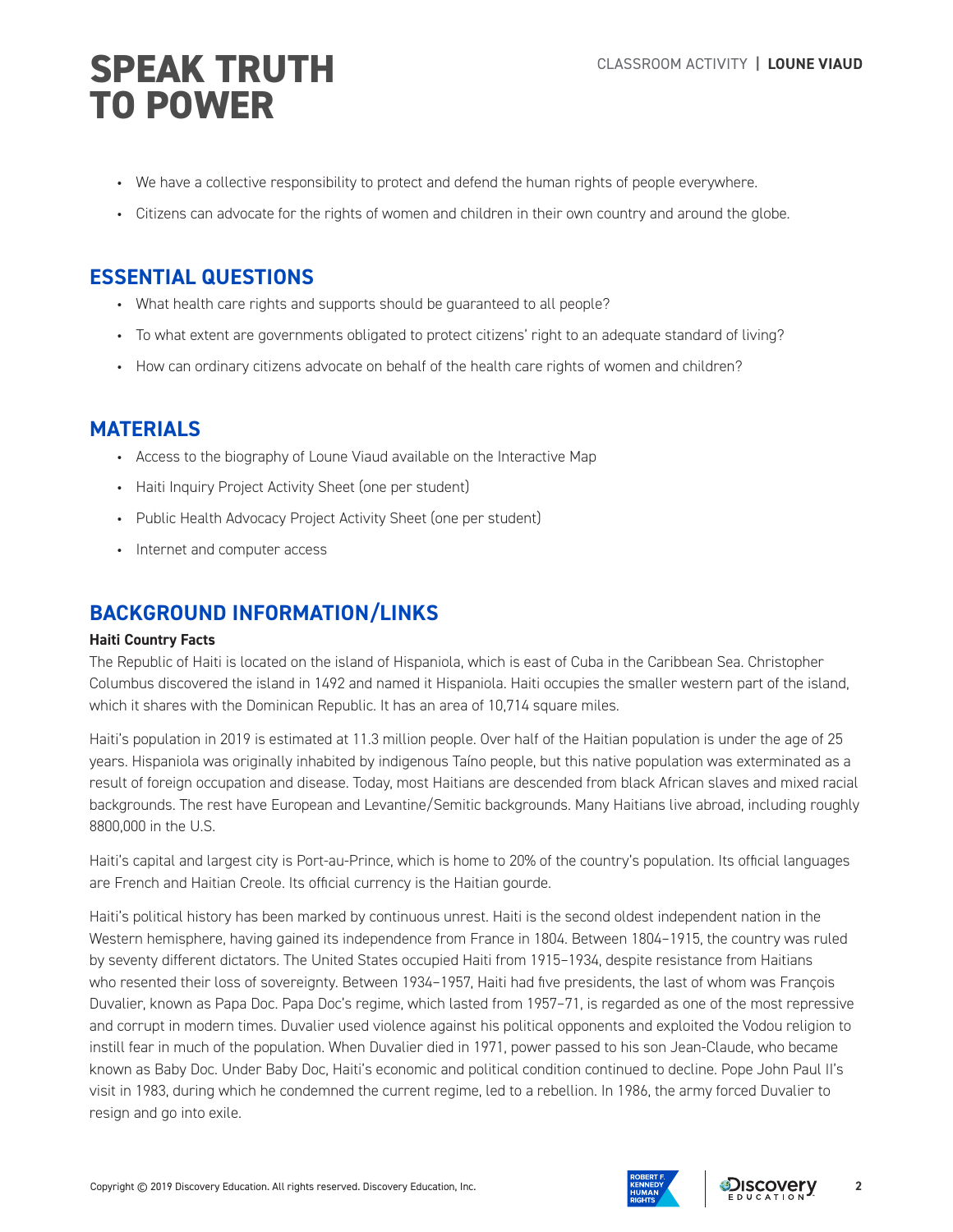Since 1986, Haiti has struggled to become a democracy. A new constitution, which provided for an elected bicameral parliament, an elected president, a prime minister, cabinet ministers, and supreme court justices appointed by the president with parliament's consent, was ratified in 1987. However, Haitians weren't able to successfully elect a president with significant support until Jean-Bertrand Aristide took office in 1990, only to be ousted by a coup the following year. With support from the U.S., Aristide was able to resume power in 1994, following three years of military rule. When Aristide's term ended in February 1996 and his ally René Préval took office, it marked Haiti's first ever transition between two democratically-elected presidents. In late 1996, Aristide broke with Préval and created his own political party, which led to years of political deadlock.

Aristide resumed the presidency from 2001–2004, a period during which he and his colleagues faced allegations of drug trafficking and corruption. Eventually, anti-Aristide rebels staged a coup d'état that led to his removal from office. UN peacekeeping forces were called in to help bring stability to the nation. Despite ongoing violence, an election was held in 2016 that returned Préval to the presidency. His second presidency was marked by ongoing protests over rising food prices and a devastating earthquake in January 2010, which left a million Haitians homeless and hundreds of thousands starving. Michel Martelli, elected in 2011, is credited with helping to rehabilitate the nation during his five years in office. He stepped down in 2016 and was replaced by Haiti's current president Jovenel Moise. Both Moise and Martelli were recently implicated in an embezzlement scheme, so Haiti's political future remains uncertain.

Today, Haiti is the poorest nation in the Western hemisphere. A 2012 household survey revealed that over 6 million Haitians lived on less than \$2.41 per day, and more than 2.5 million lived on less than \$1.23 per day. In 2018, Haiti was ranked 163 out of 188 countries, using the Human Development Index, a measure of life expectancy, education, and per capita income.

In terms of education, almost 80% of Haitian teachers receive no pre-service training, and roughly 50% of Haitian children do not attend school. According to USAID, only 29% of Haitians 25 years of age or above attended secondary school. Haiti's literacy rate is around 60% for males and 57% for females, which is well below the rate for the region.

Life expectancy in Haiti is 63 years, compared to 76 years for men and 81 years for women in North America. Roughly a third of the population is considered food insecure. The under-5 mortality rate is 71 out of 1,000. The adult prevalence of AIDS is 1.7%. Women are disproportionally affected by HIV in Haiti. Of the 150,000 adults living with HIV, 58% are women. HIV treatment is also higher among women, with 63% of diagnosed women on treatment compared to 58% of diagnosed men.

## **SOURCES**

- https://www.worldbank.org/en/country/haiti/overview
- https://haitipartners.org/haiti-statistics/
- https://www.cia.gov/library/publications/the-world-factbook/geos/ha.html
- https://www.pih.org/country/haiti
- https://www.unaids.org/en/regionscountries/countries/haiti
- https://www.usaid.gov/haiti/education
- https://www.britannica.com/place/Haiti/Government-and-society

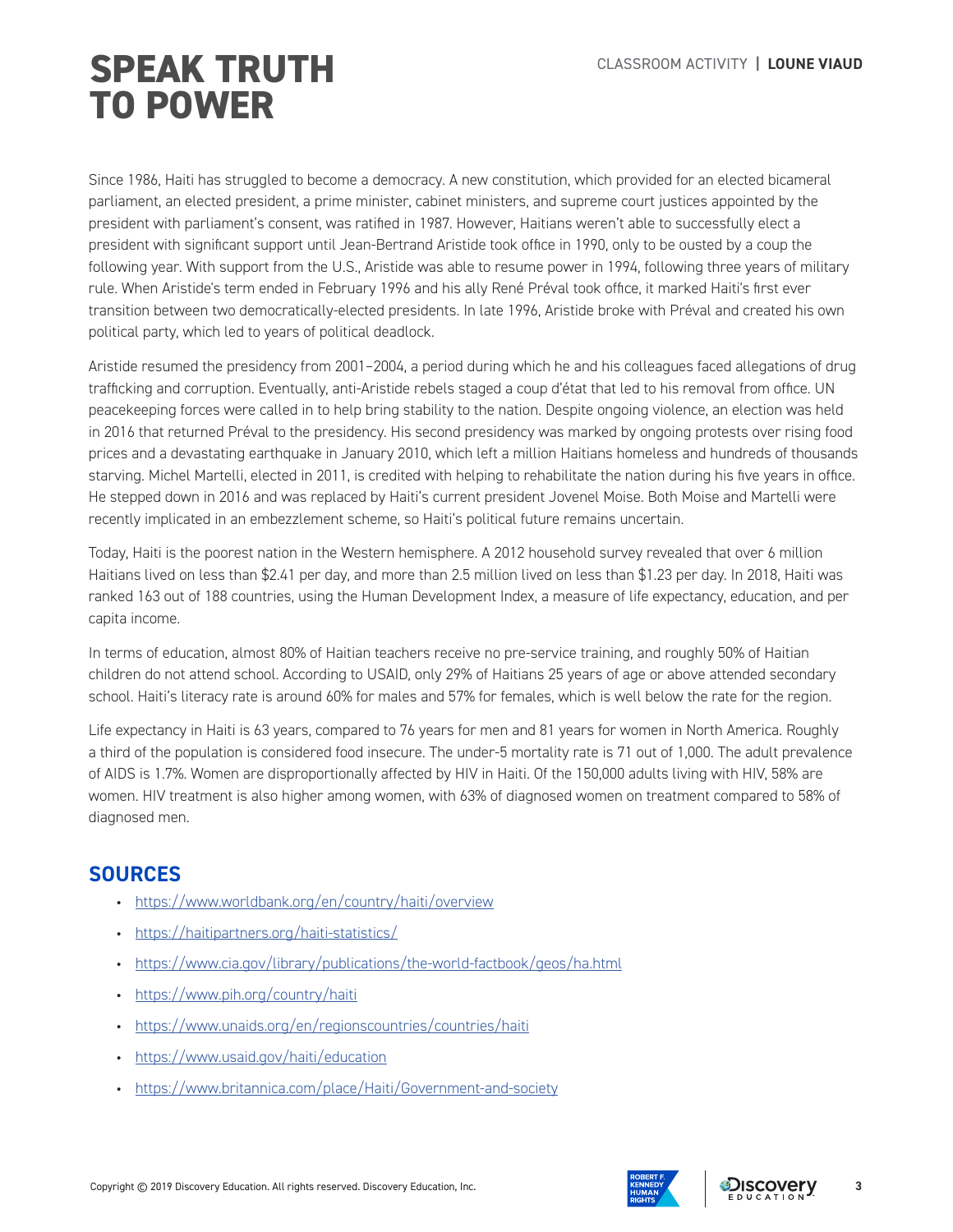This activity is sequenced in four phases: Ask, Analyze, Apply, and Act:

- Ask: The students brainstorm what they already know about Haiti, and the teacher introduces an inquiry project focused on Haiti. (10 minutes)
- Analyze: The students will use secondary source materials to answer questions they have generated about Haiti's geography, population, history, standard of living, education, and health status and systems. They will then summarize Article 25 of the Universal Declaration of Human Rights. After these summaries are completed, students will learn about Loune Viaud's efforts to protect the rights of her fellow Haitians and provide them with critically-needed healthcare. (35–50 minutes)
- Apply: The students will research a health care issue affecting women and/or children in the U.S. or abroad and identify ways to take action. (25–30 minutes)
- Act: The students will present their issue and action plans to classmates. If desired, students will then implement their action plans. (20–30 minutes, plus additional time to implement action plans)

## **PROCEDURE**

### **Ask**

- 1. Before class, write the word Haiti on the board or a piece of chart paper. Below the name of the country, write the following six topics: Geography, Population, Government, Standard of Living, Education, and Health.
- 2. At the start of class, direct students' attention to the board or paper and ask some or all of the following questions to elicit prior knowledge:
	- Where is Haiti located?
	- What, if anything, have you heard about Haiti in the news?
	- Do you know anyone from Haiti?
- 3. Explain that students are going to learn about a human rights defender working in Haiti, but before they do so, they are going to learn about the nation and its people.
- 4. Organize students into six small groups and assign each group one of the topics written on the board.
- 5. Distribute the Haiti Inquiry Project Activity Sheet and challenge students to brainstorm 3–5 questions they want to answer within their topic area.
- 6. After student groups have developed their questions, call on each group in turn to share the questions that were generated. After each group has presented, ask other students if they can suggest questions to add to the list.

### **Analyze**

- 7. Provide time for student groups to conduct research on their topic. You may wish to recommend that they use the sources provided in the Background Information/Links section.
- 8. After students have completed their research, invite each group to present 5 key facts about their topic. Encourage other students to take notes on their activity sheets during presentations.
- 9. Ask students: "Do you think that everyone should have the right to an adequate standard of living? What does an adequate standard of living include?" Call on several students to share their opinions.



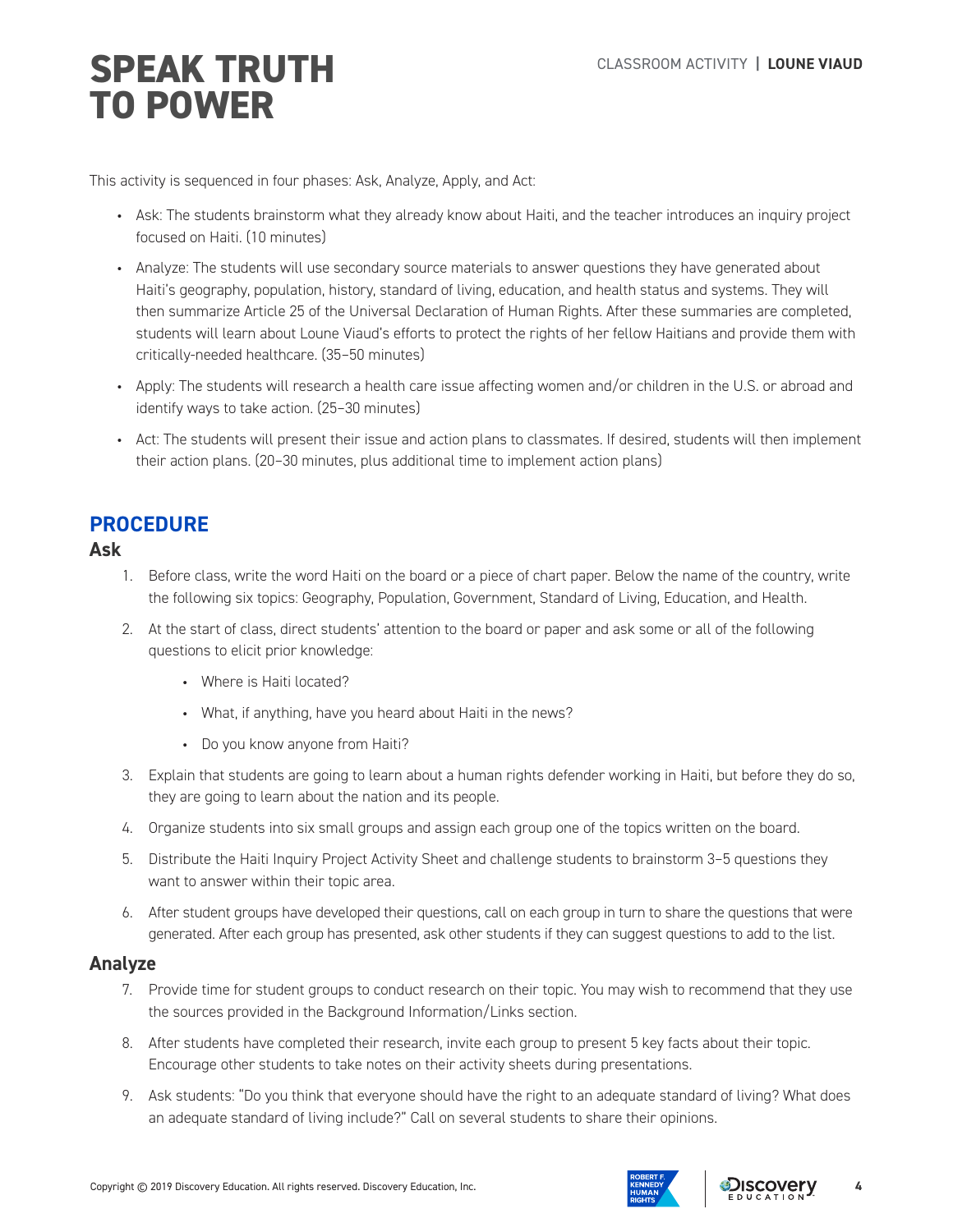- 10. Explain that the Universal Declaration of Human Rights, a document intended to protect the rights of individuals around the globe, includes an article that specifically addresses the right to an adequate standard of living, which includes health care. Read aloud the text of Article 25:
	- a. Everyone has the right to a standard of living adequate for the health and well-being of himself and of his family, including food, clothing, housing and medical care and necessary social services, and the right to security in the event of unemployment, sickness, disability, widowhood, old age, or other lack of livelihood in circumstances beyond his control.
	- b. Motherhood and childhood are entitled to special care and assistance. All children, whether born in or out of wedlock, shall enjoy the same social protection.
- 11. Ask students to summarize the text in their own words. If time allows, call on one or more student volunteer(s) to share their summary.
- 12. Introduce Loune Viaud by explaining that she is a Haitian who is fighting to protect the rights of her fellow Haitians and provide them with critically-needed healthcare.
- 13. Project the Loune Viaud biography available on the Interactive Map or have students access it on their individual computers. Conduct a round robin reading in which student volunteers read one paragraph each or ask students to read silently.
- 14. Ask students to summarize their key takeaways from the article via brief, tweet-like messages. You can challenge students to use only 140 characters or give them 280 characters.
- 15. Call on student volunteers to share their "tweets."

### **Apply**

- 16. At the beginning of class, have students reassemble into their groups from the previous class session.
- 17. Distribute the Public Health Advocacy Project Activity Sheet and review the directions.
- 18. Allow time for student groups to conduct research and complete the assignment.

### **Act**

- 19. When students have completed their activity sheets, invite each group in turn to present their research findings and action plan. Encourage other students to ask questions and provide feedback.
- 20. Facilitate a closing discussion using the following questions:
	- What surprised you most from the presentations?
	- Which issue(s) do you consider most critical and why?
	- What types of strategies are advocates using to defend individuals' human rights?
	- Do you consider these strategies effective? Why or why not?
- 21. Close the discussion by helping students understand that just as we all have universal human rights, we have a responsibility to help our fellow citizens and defend their rights. Often, this requires persistent effort. Encourage students to continue to think about the issues they have learned during this exercise and implement their action plans.





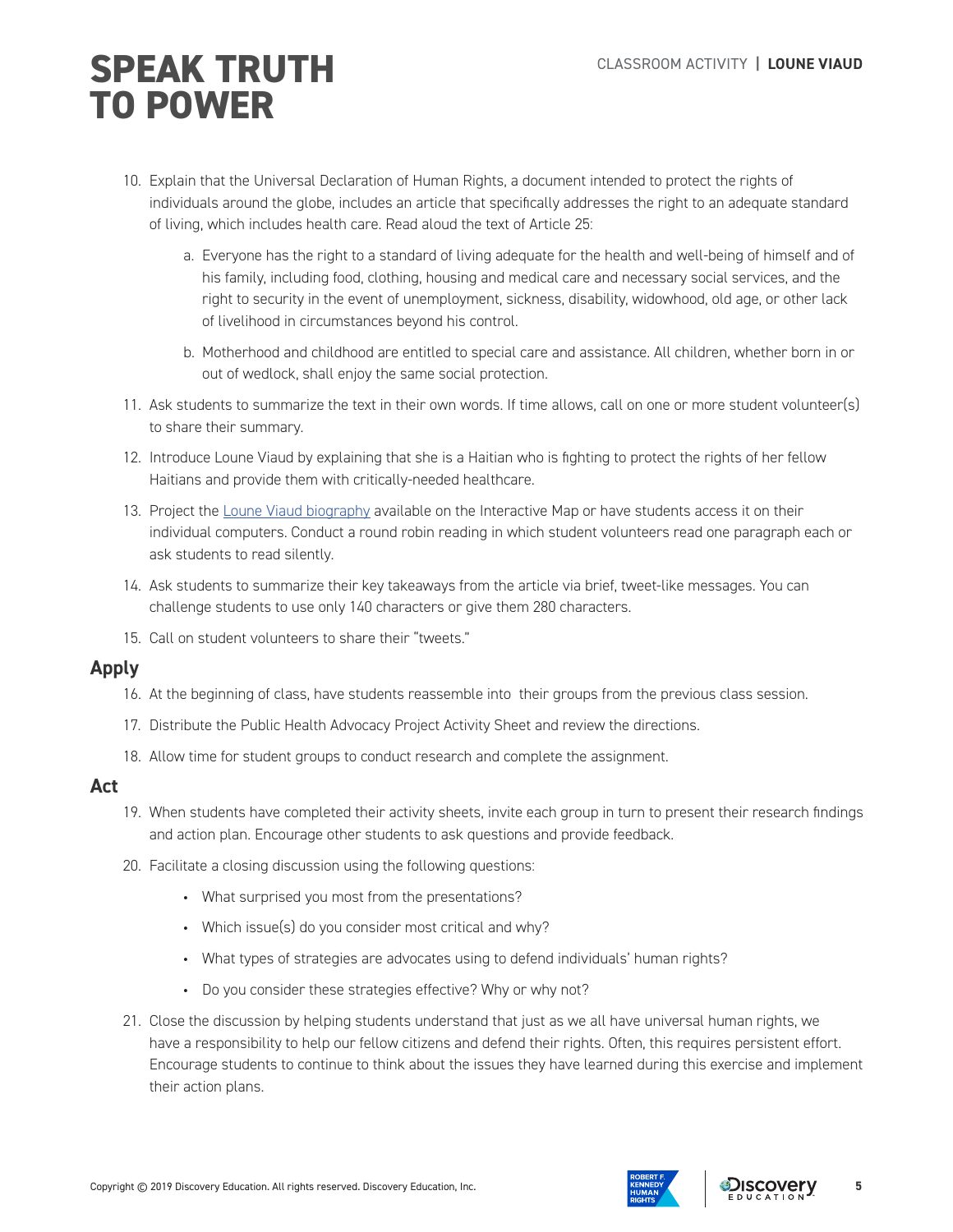## **CONNECTIONS**

| <b>Connect to Student Lives</b>                                                                                                      | Connect to Contemporary Events                                                                                                                                            | Connect to the Future                                                                                                                                                                              |  |
|--------------------------------------------------------------------------------------------------------------------------------------|---------------------------------------------------------------------------------------------------------------------------------------------------------------------------|----------------------------------------------------------------------------------------------------------------------------------------------------------------------------------------------------|--|
| Students will consider the<br>importance of their own health<br>and well-being and their right to<br>an adequate standard of living. | Students will investigate current<br>public health issues in Haiti and<br>around the globe and efforts to<br>address them to protect the rights of<br>women and children. | Students will promote understanding<br>of public health issues and the<br>importance of an adequate standard<br>of living and consider their<br>responsibility to protect the rights<br>of others. |  |

## **NATIONAL STANDARDS**

### **College, Career & Civic Life (C3) Framework for Social Studies Standards**

- D1.5.9-12 Determine the kinds of sources that will be helpful in answering compelling and supporting questions, taking into consideration multiple points of view represented in the sources, the types of sources available, and the potential uses of the sources.
- D2.Civ.7.9-12 Apply civic virtues and democratic principles when working with others.
- D2.Civ.10.9-12 Analyze the impact and the appropriate roles of personal interests and perspectives on the application of civic virtues, democratic principles, constitutional rights, and human rights.
- D2.Civ.12.9-12 Analyze how people use and challenge local, state, national, and international laws to address a variety of public issues.
- D2.Civ.14.9-12 Analyze historical, contemporary, and emerging means of changing societies, promoting the common good, and protecting rights.
- D3.1.9-12. Gather relevant information from multiple sources representing a wide range of views while using the origin, authority, structure, context, and corroborative value of the sources to guide the selection.
- D4.6.9-12. Use disciplinary and interdisciplinary lenses to understand the characteristics and causes of local, regional, and global problems; instances of such problems in multiple contexts; and challenges and opportunities faced by those trying to address these problems over time and place.
- D4.7.9-12. Assess options for individual and collective action to address local, regional, and global problems by engaging in self-reflection, strategy identification, and complex causal reasoning.

### **Common Core State Standards for English Language Arts**

- RI.11-12.1 Cite strong and thorough textual evidence to support analysis of what the text says explicitly as well as inferences drawn from the text, including determining where the text leaves matters uncertain
- W.11-12.7 Conduct short as well as more sustained research projects to answer a question (including a selfgenerated question) or solve a problem; narrow or broaden the inquiry when appropriate; synthesize multiple sources on the subject, demonstrating understanding of the subject under investigation.
- W.11-12.9 Draw evidence from literary or informational texts to support analysis, reflection, and research.

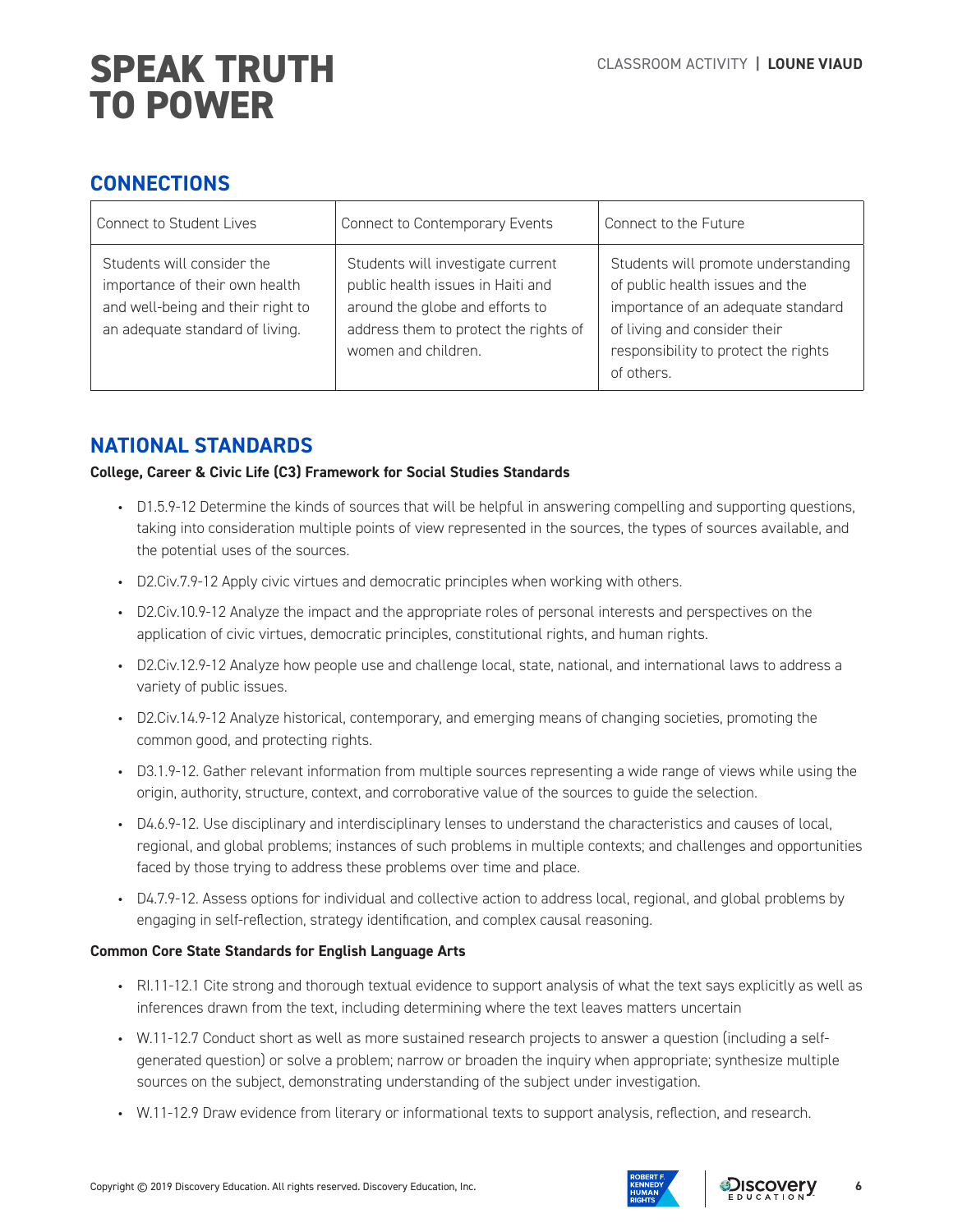- SL.11-12.1 Initiate and participate effectively in a range of collaborative discussions (one-on-one, in groups, and teacher led) with diverse partners on grades 11–12 topics, texts, and issues, building on others' ideas and expressing their own clearly and persuasively.
- SL.11-12.4 Present information, findings, and supporting evidence, conveying a clear and distinct perspective, such that listeners can follow the line of reasoning, alternative or opposing perspectives are addressed, and the organization, development, substance, and style are appropriate to purpose, audience, and a range of formal and informal tasks.

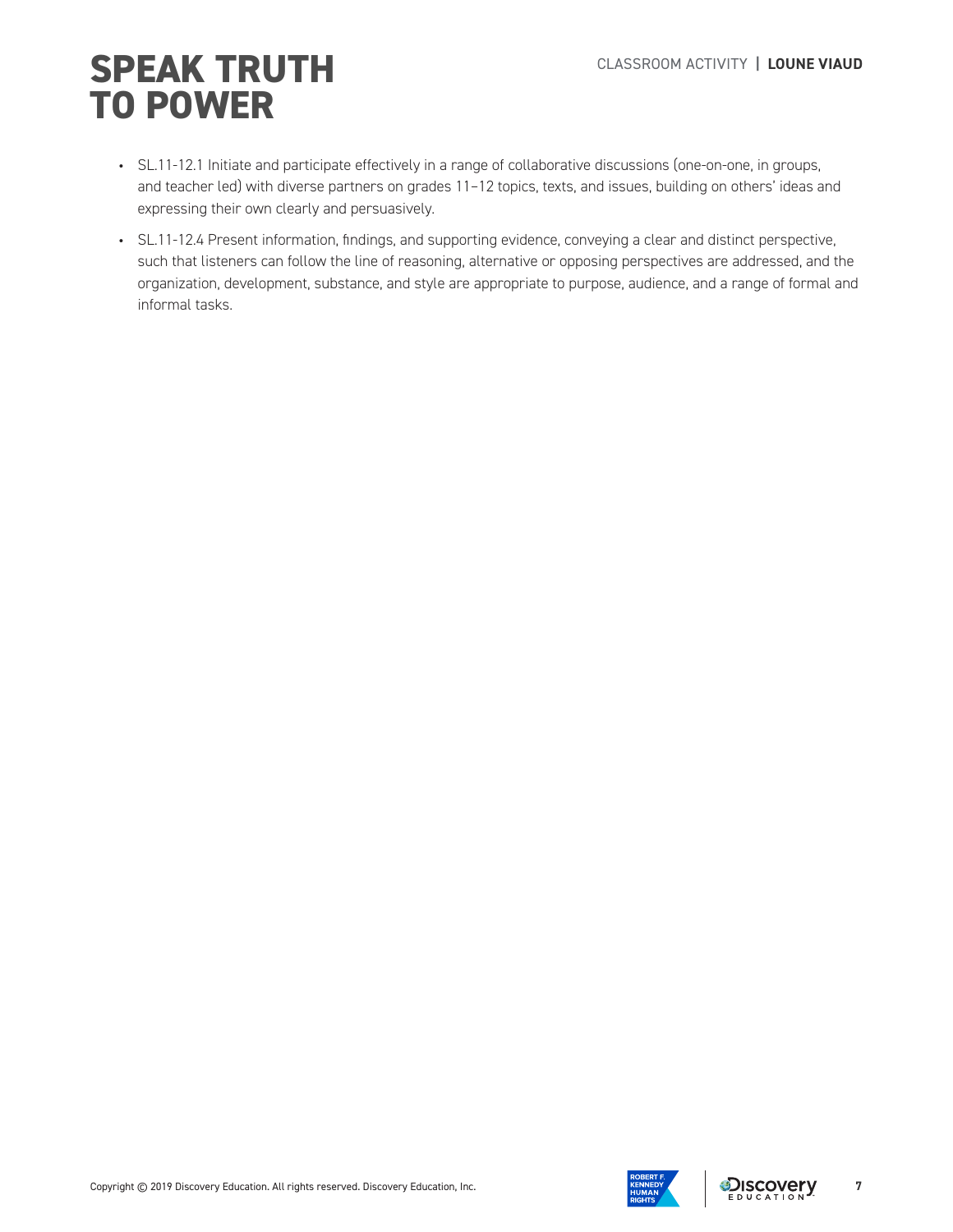## **HAITI INQUIRY PROJECT**

Topic:

### **Inquiry Questions:**

|  | 2. $\overline{\phantom{a}}$ |  |
|--|-----------------------------|--|
|  |                             |  |
|  | $\frac{3}{2}$               |  |
|  |                             |  |
|  | 4. $\qquad \qquad$          |  |
|  |                             |  |
|  | $5.$ $\qquad \qquad$        |  |
|  |                             |  |

**Haiti Facts:**